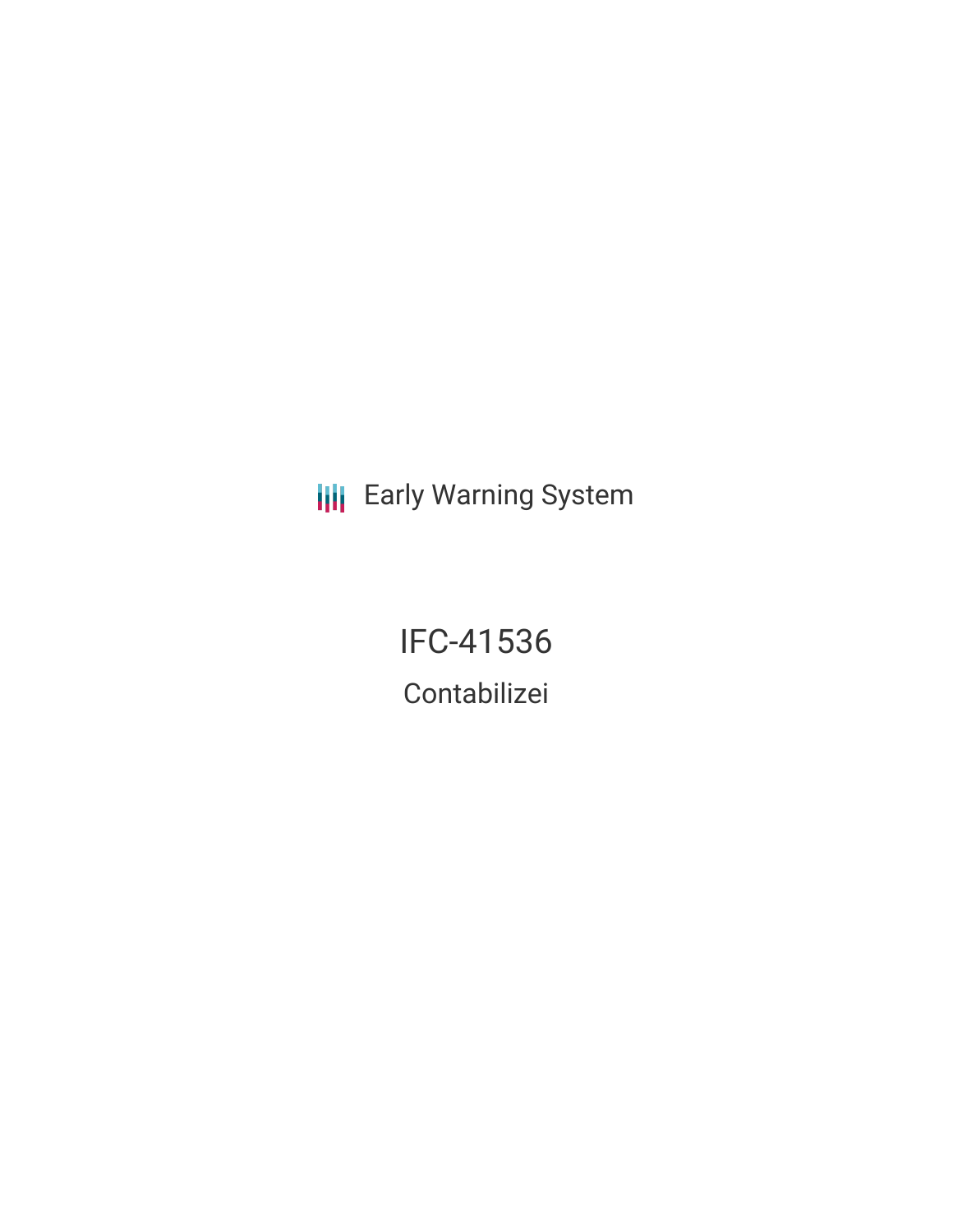

# **Quick Facts**

| <b>Countries</b>              | Brazil                                  |
|-------------------------------|-----------------------------------------|
| <b>Financial Institutions</b> | International Finance Corporation (IFC) |
| <b>Status</b>                 | Proposed                                |
| <b>Bank Risk Rating</b>       | C                                       |
| <b>Voting Date</b>            | 2018-08-13                              |
| <b>Borrower</b>               | CONTABILIZEI TECNOLOGIA LTDA.           |
| <b>Sectors</b>                | Communications, Industry and Trade      |
| <b>Investment Type(s)</b>     | Equity                                  |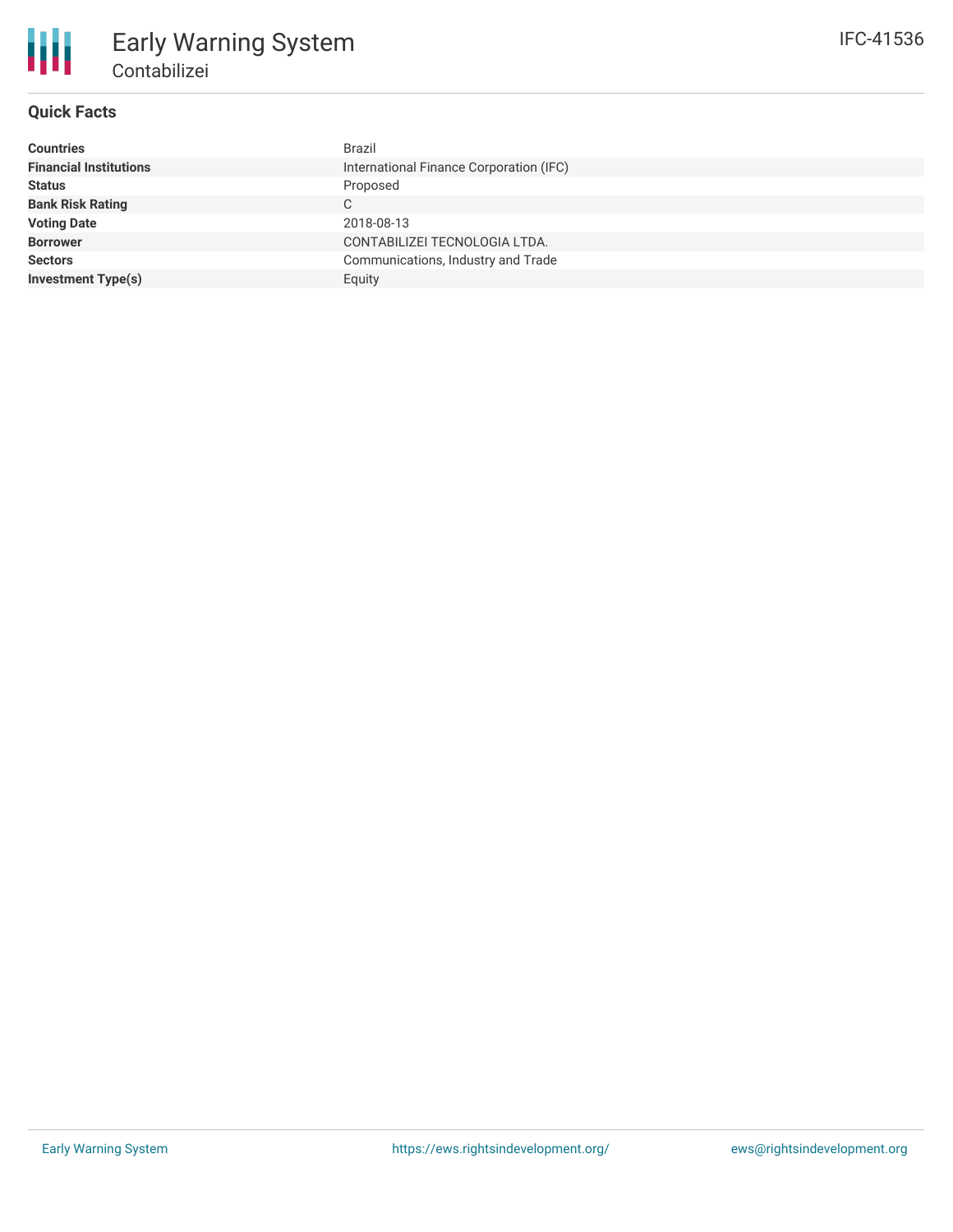

# Early Warning System Contabilizei

# **Project Description**

IFC is considering an equity investment in Contabilizei who provides SMEs in Brazil with an online interface to file their accounting information and generates various documents and electronic filings that are required to comply with regulations.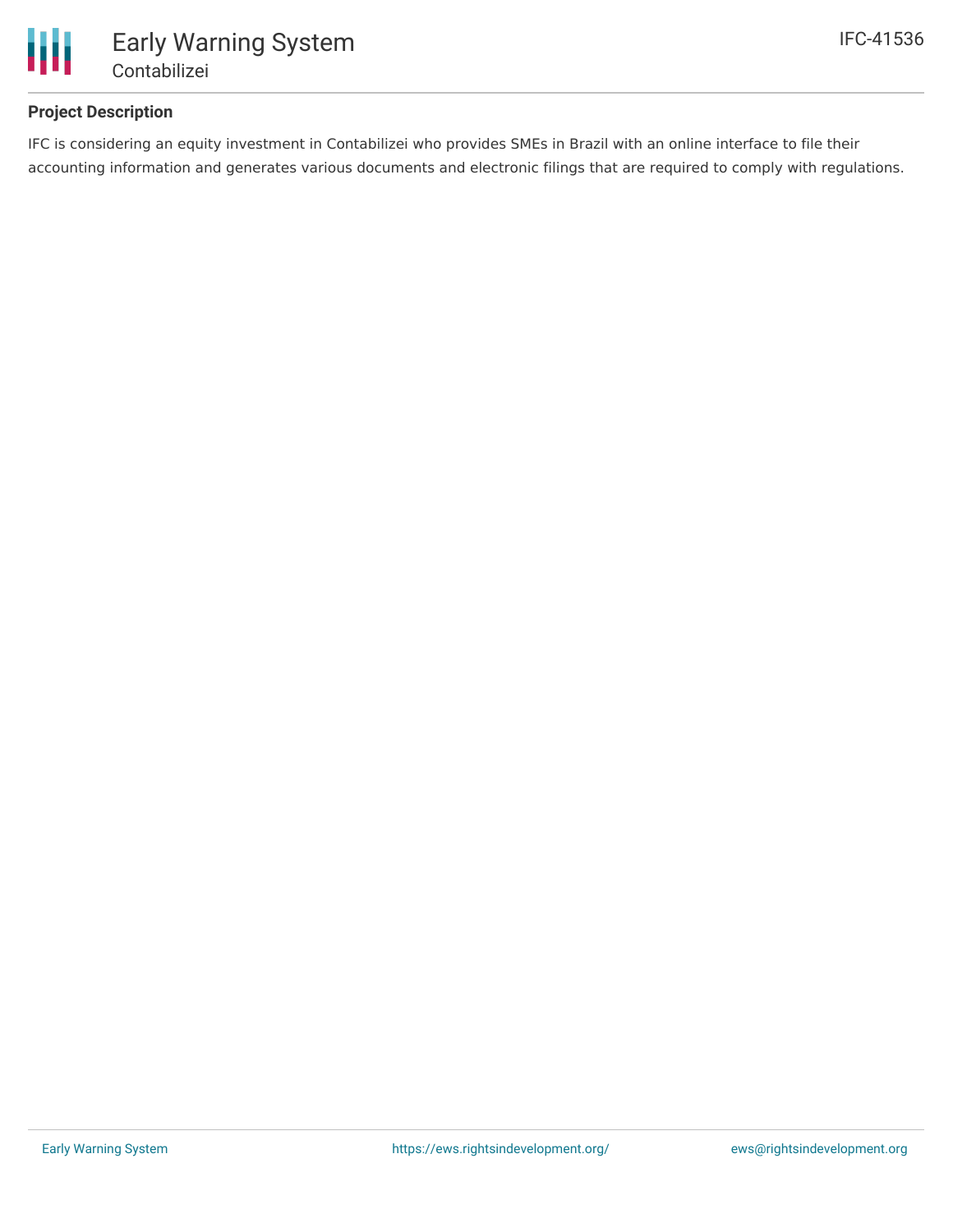

## **People Affected By This Project**

The project directly benefits SMEs in Brazil, which is one of the ten most complex countries in the world with respect to tax compliance for business, according to the World Bank's â??Doing Business Index'. By using technology, Contabilizei significantly reduces average monthly accounting cost fees, relieving capital for other more productive uses for SMEs.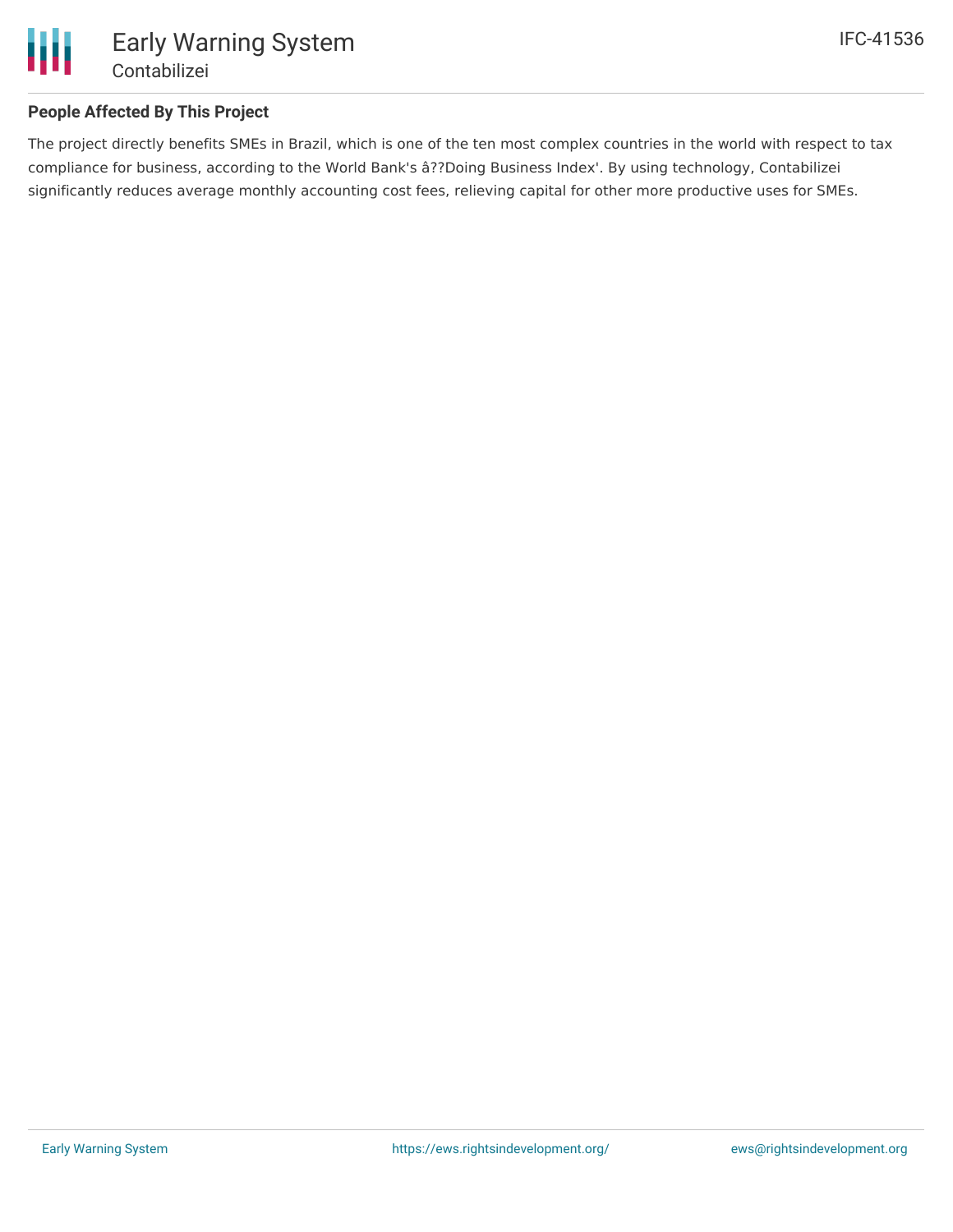

#### **Investment Description**

• International Finance Corporation (IFC)

Besides the founding team, Kaszek and eBricks are currently the two largest outside investors. Kaszek is a fund of the founders of Mercado Libre, with expertise in e-commerce and online customer acquisition, with whom IFC has co-invested on various companies including GuiaBolso and Creditas in Brazil.